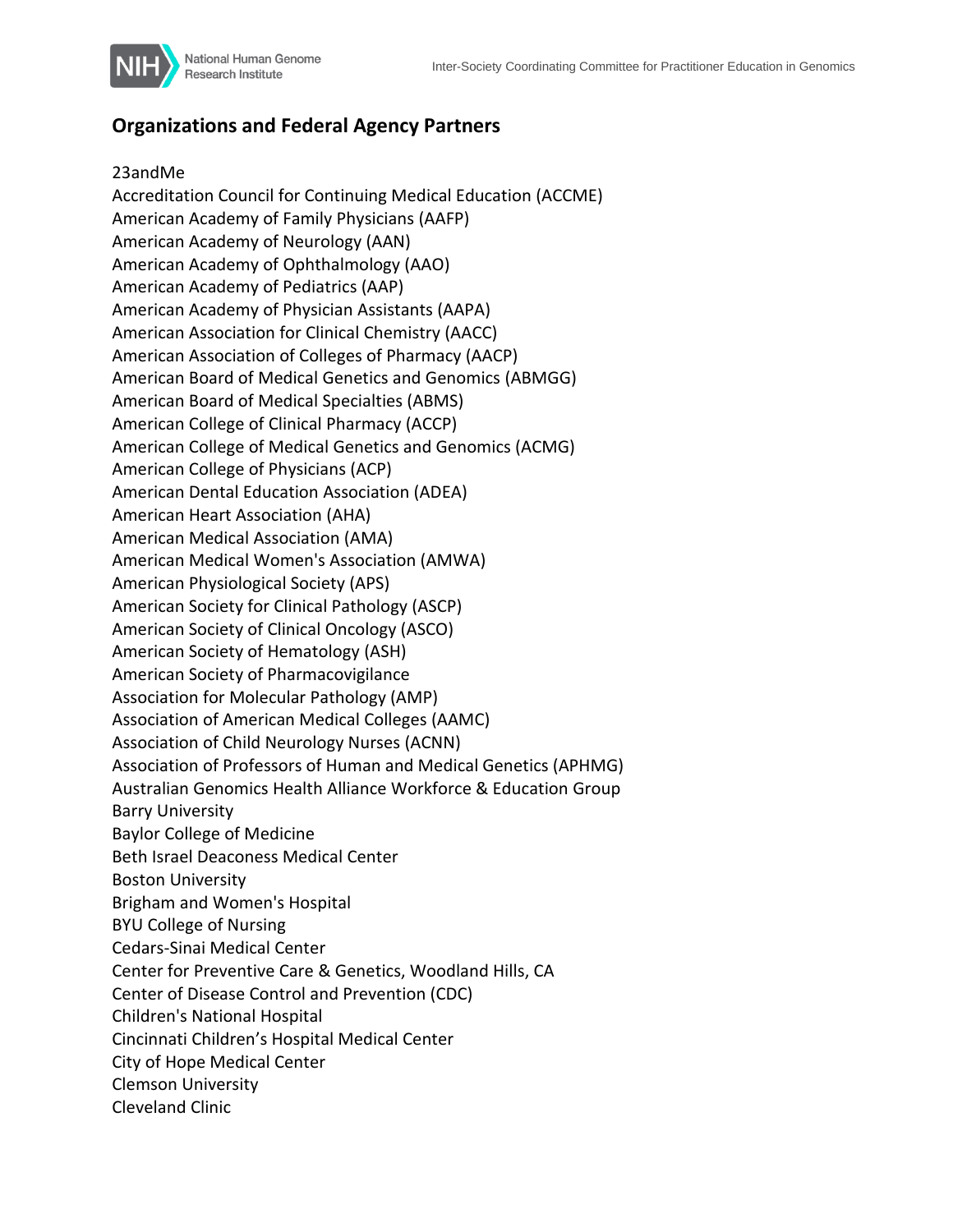Clinical Center (CC)/NIH

- Clinical Pharmacogenetics Implementation Consortium (CPIC)
- Colorado University Denver
- Columbia University
- Columbia University Irving Medical Center
- Creighton University
- Duke University
- Duquesne University
- D'Vinci Interactive
- Emory University
- Fairleigh Dickinson University School of Pharmacy
- Florida International University
- Genetics Education Canada Knowledge Organization (GEC-KO)
- GenomePlus
- George Washington University
- Global Genomic Medicine Collaborative (G2MC)
- Global Genomics Nursing Alliance (G2NA)
- Goldfarb School of Nursing at Barnes-Jewish College
- Grand Valley State University
- Greenwood Genetics Center (GGC)
- George Washington University
- Harvard University
- Hawaii Department of Health, Western States Regional Genetics Network
- Health Resources and Services Administration (HRSA)
- Howard University
- HRSA New York Mid-Atlantic Caribbean (NYMAC) Regional Genetics Network
- HudsonAlpha
- Illumina
- Indiana University
- Indiana University Maurer School of Law
- Intermountain Healthcare
- International Society of Nurses in Genetics (ISONG)
- International Society of Psychiatric Genetics (ISPG)
- Invitae
- Jackson Laboratories, Clinical and Continuing Education Program
- Johns Hopkins School of Public Health
- Keck Medicine of USC
- Las Tunas Teaching General Hospital and Las Tunas Universisçty of Medical Sciences, Cuba Louisiana State University Health Sciences Center School of Public Health
- Madarka
- Maine General Hospital
- Marshfield Clinic
- Massachusetts College of Pharmacy and Health Sciences (MCPHS) University Mayo Clinic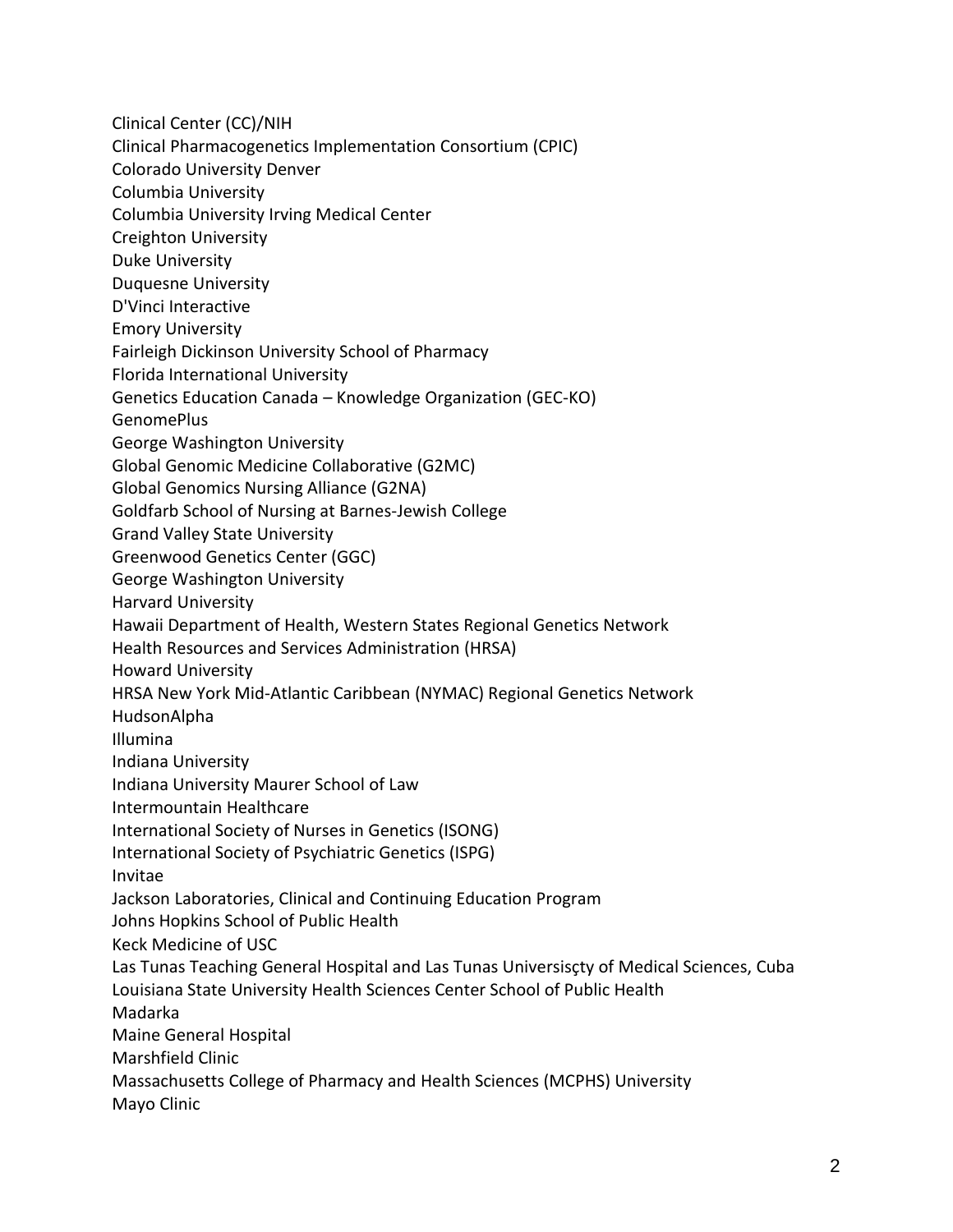Mount Sinai Health System Mountain States Regional Genetics Network (MSRGN) National Association of Hispanic Nurses (NAHN) National Cancer Institute (NCI)/NIH National Center for Advancing Translational Sciences (NCATS)/NIH National Center for Biotechnology Information (NCBI)/NIH National Coalition of Ethnic Minority Nurse Associations (NCEMNA) National Coordinating Center for the Regional Genetics Networks National Eye Institute (NEI)/NIH National Human Genome Research Institute (NHGRI)/NIH National Institute of Child Health and Human Development (NICHD)/NIH National Institute on Aging (NIA)/NIH National Institute on Alcohol Abuse and Alcoholism (NIAAA)/NIH National Library of Medicine (NLM)/NIH National Society of Genetic Counselors (NSGC) Oncology Nursing Society (ONS) Oregon State University Pan-African Genomic Medicine Training Initiative Penn Medicine Pennsylvania Medical Society Perkin Elmer Pharmacogenomics Knowledge Base (PharmGKB) Physician Assistant Education Association (PAEA) Rady Children's Institute for Genomic Medicine Rutgers University Sage Bionetworks Seattle Children's Hospital Society of General Internal Medicine South College Springfield Greene County Health Department St. Jude Children's Research Hospital Stanford University State of Kansas Texas Children's Hospital Texas Tech Health Sciences at El Paso The Children's Hospital of Philadelphia Towson University Uniformed Services University of the Health Sciences, Edward Hebert School of Medicine UnitedHealth Group University of Calgary, Faculty of Nursing University of California San Francisco (UCSF) University of Cincinnati University of Colombo University of Colorado Anschutz Medical Campus